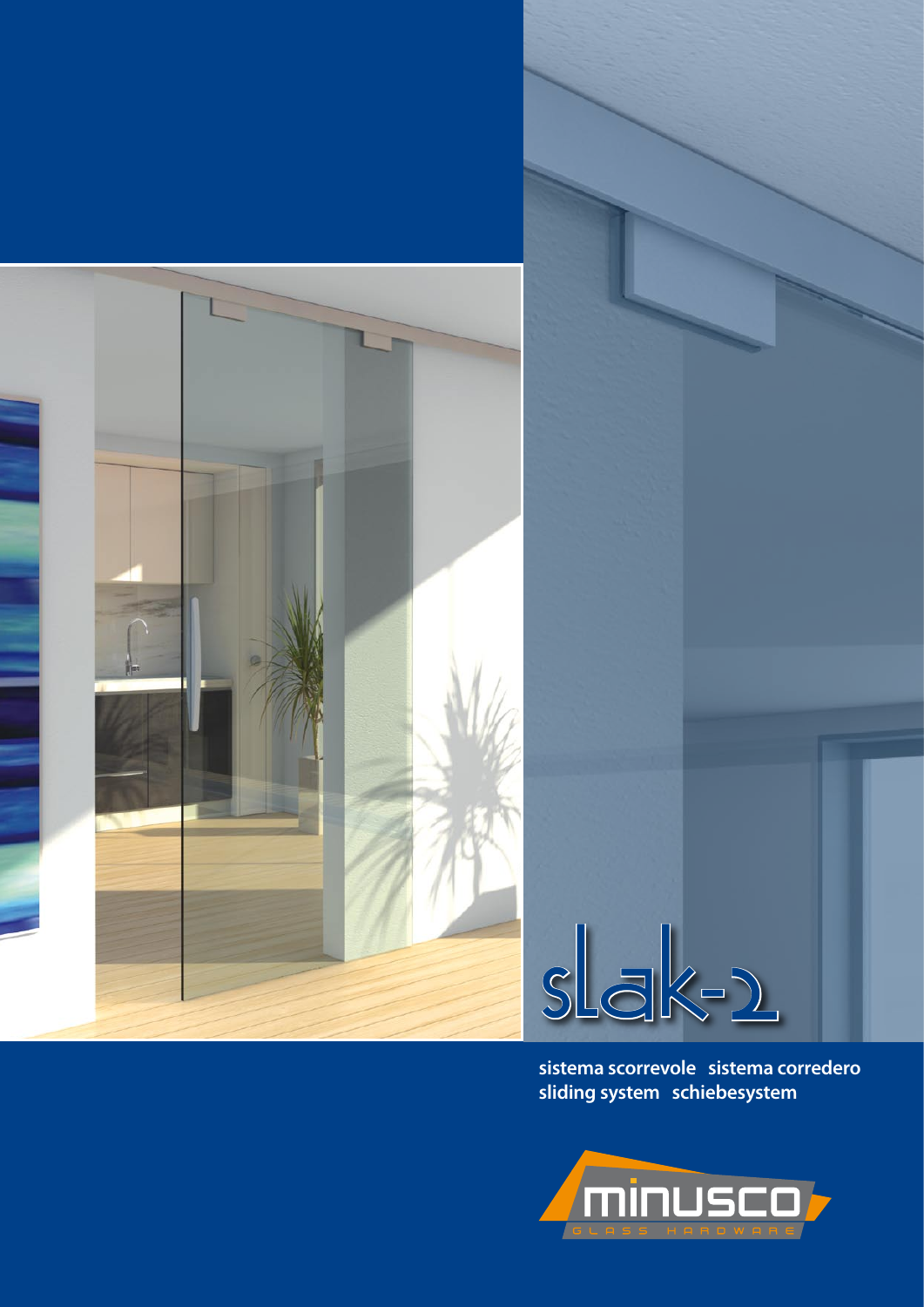optional **BS46C** INOX



versione **DOPPIA***/DOUBLE*

**1x** kit **BS06** + BS40 + BS46 + BS66



**2x** kit **BS06** + BS40 + BS46 + BS66



versione **SINGOLA***/SINGLE*

## **Sistema scorrevole in kit ad anta singola o doppia con fissaggio a parete o soffitto.**

*Sistema corredero: kit para una puerta o dos con fijación a pared o techo.*

*Set sliding system single glazed or double glazed with ceiling or wall fixing.*

*Schiebesystem Kit mit einzel- oder Doppel - flügel mit Befestigung an der Wand oder an der Decke.*

Minusco propone Slak2 (prodotto da Colcom), uno scorrevole con veletta dalle dimensioni ridotte. Il leg gero profilo di copertura nasconde un meccanismo di scorrimento robusto e affidabile. Slak2 è predisposto per il fissaggio a parete o a soffitto; nelle soluzioni con anta singola o doppia. Proprio per questo Slak2 si adat ta ad un'ampia tipologia di contesti architettonici, sia moderni che minimali. Le pinze a vista del kit BS06 sono disponibili nelle consuete finiture Colcom.



Minusco presenta Slak2, (producido en Colcom) un si stema para puerta corredera con tapas embellecedoras de dimensiones reducidas. El ligero perfil de cobertura esconde un mecanismo robusto y fiable. Slak2 está pre dispuesto por fijación a pared o techo, y permite insta lar una o dos puertas correderas. Por todo esto Slak2 se adapta a una amplia tipologia de contextos arquitectó nicos, sea moderno o minimalista. La pinza a la vista esta disponible en los acabados habituales de Colcom.

Minusco proposes Slak2 (made by Colcom), a sliding system with spandrel panel with reduced dimensions. The slight covering profile is hiding a strong and secure mechanism. Slak2 is arranged for two tipologies of fixing; on the ceiling or on the wall with different solution: single or double glazed. For this reason Slak2 is suitable for many tipologies of architectural contexts both modern and essential. The visible clamps of set BS06 are available in the usual Colcom finishes.

Minusco stellt Slak2 (bei Colcom hergestellt) vor. Es ist ein Schiebesystem mit Anlauf von reduzierten Maßen. Das lei chte Abdeckungsprofil versteckt ein robustes und zuverlässiges Schiebemechanismus. Slak2 hat Wand- Deckefixierung , in den Versionen mit einem einzelnen Glasflügel oder Doppelflügel . Auf diesem Grund ist Slak2 für viele architektonische Rahmen geeignet: moderne aber auch minimale. Die Sichtbaren Bänder des Kit BS06 sind in den üblichen Col com Oberflächen verfügbar.